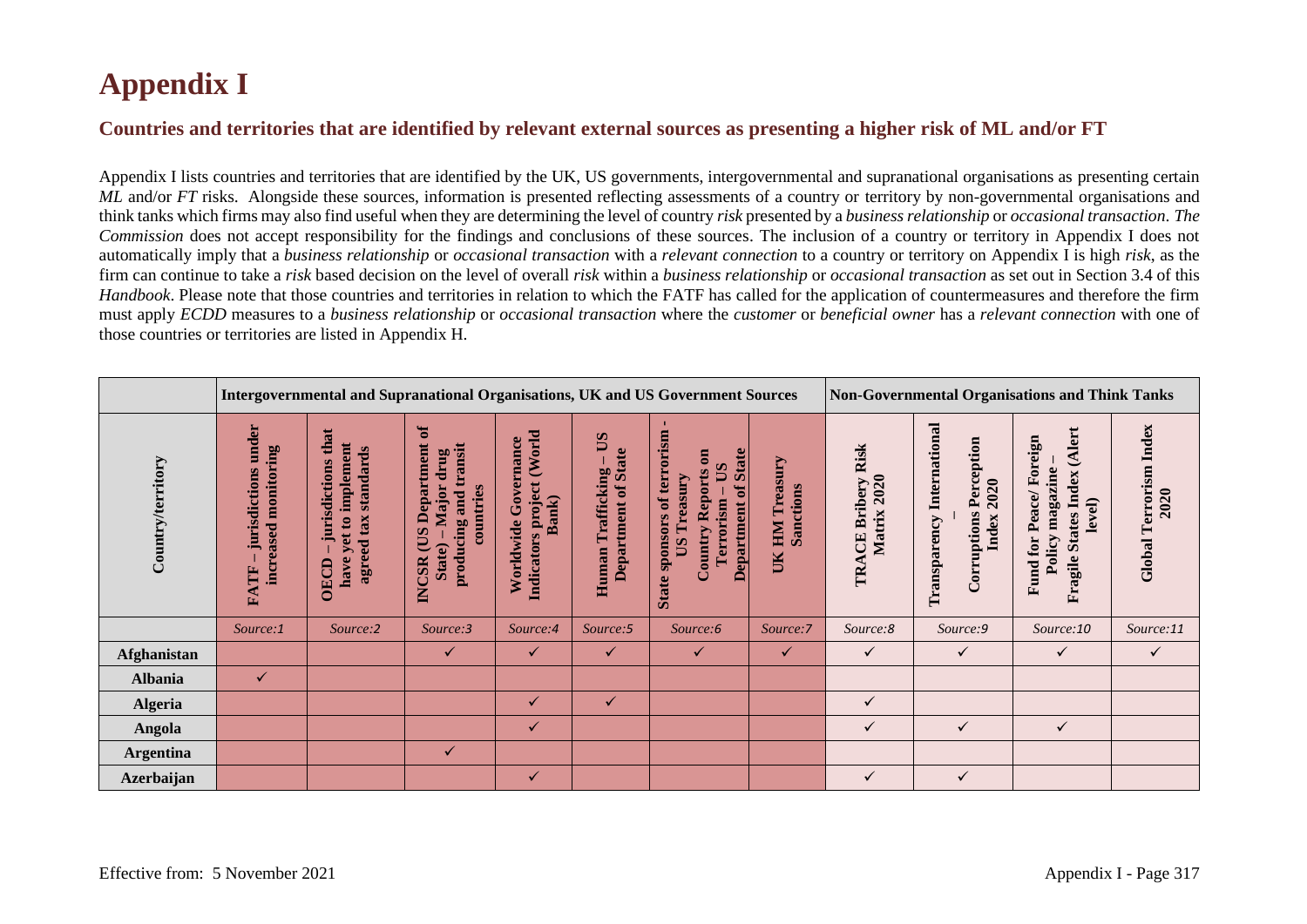| Country/territory                                 | -jurisdictions<br>under increased<br>monitoring<br>FATF- | implement agreed tax<br>OECD - jurisdictions<br>that have yet to<br>standards | INCSR (US Department<br>of State) – Major drug<br>producing and transit<br>countries | Worldwide Governance<br>Indicators project<br>(World Bank) | <b>US Department of State</b><br>Human Trafficking- | terrorism - US Treasury<br><b>Department of State</b><br>Country Reports on<br>State sponsors of<br>Terrorism - US | UK HM Treasury<br><b>Sanctions</b> | TRACE Bribery Risk<br>Matrix 2020 | <b>Corruptions Perception</b><br>Transparency<br>International<br><b>Index 2020</b> | Fund for Peace/Foreign<br>Fragile States Index<br>Policy magazine-<br>(Alert level) | <b>Global Terrorism Index</b><br>2020 |
|---------------------------------------------------|----------------------------------------------------------|-------------------------------------------------------------------------------|--------------------------------------------------------------------------------------|------------------------------------------------------------|-----------------------------------------------------|--------------------------------------------------------------------------------------------------------------------|------------------------------------|-----------------------------------|-------------------------------------------------------------------------------------|-------------------------------------------------------------------------------------|---------------------------------------|
| <b>Bangladesh</b>                                 |                                                          |                                                                               |                                                                                      | $\checkmark$                                               |                                                     |                                                                                                                    |                                    | $\checkmark$                      | $\checkmark$                                                                        | $\checkmark$                                                                        |                                       |
| <b>Barbados</b>                                   | $\checkmark$                                             |                                                                               |                                                                                      |                                                            |                                                     |                                                                                                                    |                                    |                                   |                                                                                     |                                                                                     |                                       |
| <b>Belarus</b>                                    |                                                          |                                                                               |                                                                                      | $\checkmark$                                               | $\checkmark$                                        |                                                                                                                    | $\checkmark$                       |                                   |                                                                                     |                                                                                     |                                       |
| <b>Belize</b>                                     |                                                          |                                                                               |                                                                                      |                                                            |                                                     |                                                                                                                    |                                    | $\checkmark$                      |                                                                                     |                                                                                     |                                       |
| <b>Benin</b>                                      |                                                          |                                                                               |                                                                                      | $\checkmark$                                               |                                                     |                                                                                                                    |                                    |                                   |                                                                                     |                                                                                     |                                       |
| <b>Bolivia</b>                                    |                                                          |                                                                               |                                                                                      | $\checkmark$                                               |                                                     |                                                                                                                    |                                    | $\checkmark$                      |                                                                                     |                                                                                     |                                       |
| <b>Bosnia</b> and<br>Herzegovina                  |                                                          |                                                                               |                                                                                      | $\checkmark$                                               |                                                     |                                                                                                                    | ✓                                  | $\checkmark$                      |                                                                                     |                                                                                     |                                       |
| <b>Burkina Faso</b>                               | $\checkmark$                                             |                                                                               |                                                                                      | $\checkmark$                                               |                                                     |                                                                                                                    |                                    |                                   |                                                                                     | $\checkmark$                                                                        | $\checkmark$                          |
| <b>Burundi</b>                                    |                                                          |                                                                               |                                                                                      | $\checkmark$                                               | $\checkmark$                                        |                                                                                                                    | $\checkmark$                       | $\checkmark$                      | $\checkmark$                                                                        | $\checkmark$                                                                        |                                       |
| Cambodia                                          | $\checkmark$                                             |                                                                               |                                                                                      | $\checkmark$                                               |                                                     |                                                                                                                    |                                    | $\checkmark$                      | $\checkmark$                                                                        |                                                                                     |                                       |
| <b>Cameroon</b>                                   |                                                          |                                                                               |                                                                                      | $\checkmark$                                               |                                                     |                                                                                                                    |                                    | $\checkmark$                      | $\checkmark$                                                                        | $\checkmark$                                                                        | $\checkmark$                          |
| <b>Cayman Islands</b>                             | $\checkmark$                                             |                                                                               |                                                                                      |                                                            |                                                     |                                                                                                                    |                                    |                                   |                                                                                     |                                                                                     |                                       |
| <b>Central African</b><br><b>Republic</b>         |                                                          |                                                                               |                                                                                      | $\checkmark$                                               |                                                     |                                                                                                                    | $\checkmark$                       | $\checkmark$                      | $\checkmark$                                                                        | $\checkmark$                                                                        | $\checkmark$                          |
| Chad                                              |                                                          |                                                                               |                                                                                      | $\checkmark$                                               |                                                     |                                                                                                                    |                                    | $\checkmark$                      | $\checkmark$                                                                        | $\checkmark$                                                                        |                                       |
| China                                             |                                                          |                                                                               |                                                                                      |                                                            | $\checkmark$                                        |                                                                                                                    |                                    |                                   |                                                                                     |                                                                                     |                                       |
| Colombia                                          |                                                          |                                                                               | $\checkmark$                                                                         |                                                            |                                                     | $\checkmark$                                                                                                       |                                    |                                   |                                                                                     |                                                                                     | $\checkmark$                          |
| <b>Comoros</b>                                    |                                                          |                                                                               |                                                                                      | $\checkmark$                                               | $\checkmark$                                        |                                                                                                                    |                                    | $\checkmark$                      | $\checkmark$                                                                        |                                                                                     |                                       |
| Congo,<br><b>Democratic</b><br><b>Republic of</b> |                                                          |                                                                               |                                                                                      | $\checkmark$                                               |                                                     |                                                                                                                    | ✓                                  | $\checkmark$                      | $\checkmark$                                                                        | $\checkmark$                                                                        | ✓                                     |
|                                                   | Effective from: 5 November 2021<br>Appendix I - Page 318 |                                                                               |                                                                                      |                                                            |                                                     |                                                                                                                    |                                    |                                   |                                                                                     |                                                                                     |                                       |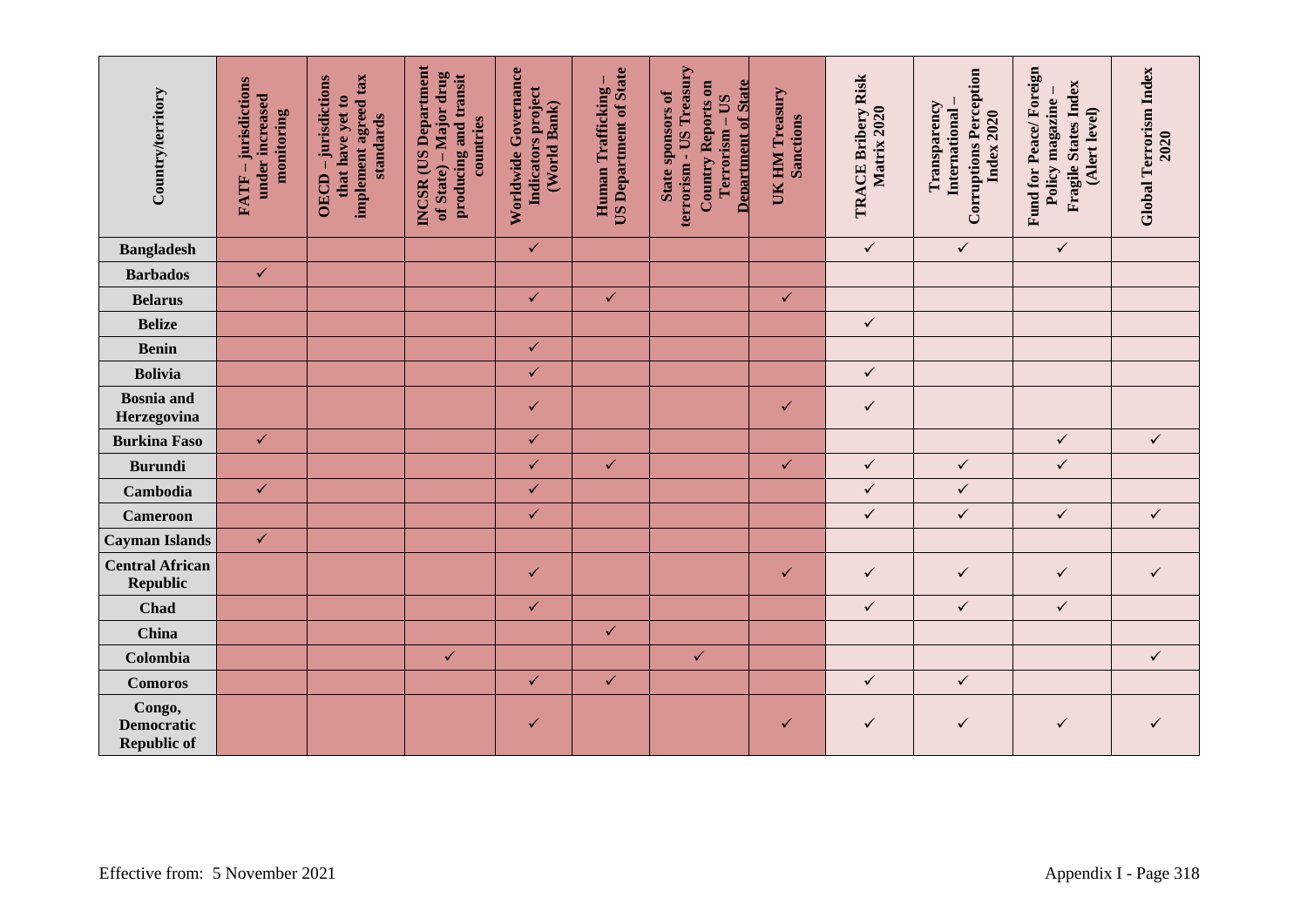| Country/territory               | -jurisdictions<br>under increased<br>monitoring<br>FATF- | implement agreed tax<br>OECD - jurisdictions<br>that have yet to<br>standards | <b>INCSR</b> (US Department<br>of State) – Major drug<br>producing and transit<br>countries | Worldwide Governance<br>Indicators project<br>(World Bank) | <b>US Department of State</b><br>Human Trafficking | terrorism - US Treasury<br><b>Department of State</b><br><b>Country Reports on</b><br><b>State sponsors of</b><br>Terrorism - US | UK HM Treasury<br><b>Sanctions</b> | TRACE Bribery Risk<br>Matrix 2020 | <b>Corruptions Perception</b><br>Transparency<br>International<br><b>Index 2020</b> | Fund for Peace/Foreign<br>Fragile States Index<br>Policy magazine<br>(Alert level) | <b>Global Terrorism Index</b><br>2020 |
|---------------------------------|----------------------------------------------------------|-------------------------------------------------------------------------------|---------------------------------------------------------------------------------------------|------------------------------------------------------------|----------------------------------------------------|----------------------------------------------------------------------------------------------------------------------------------|------------------------------------|-----------------------------------|-------------------------------------------------------------------------------------|------------------------------------------------------------------------------------|---------------------------------------|
| <b>Congo Republic</b>           |                                                          |                                                                               |                                                                                             | $\checkmark$                                               |                                                    |                                                                                                                                  |                                    | $\checkmark$                      | $\checkmark$                                                                        | $\checkmark$                                                                       |                                       |
| <b>Costa Rica</b>               |                                                          |                                                                               | $\checkmark$                                                                                |                                                            |                                                    |                                                                                                                                  |                                    |                                   |                                                                                     |                                                                                    |                                       |
| Cote d'Ivoire<br>(Ivory Coast)  |                                                          |                                                                               |                                                                                             | ✓                                                          |                                                    |                                                                                                                                  |                                    | $\checkmark$                      |                                                                                     | $\checkmark$                                                                       |                                       |
| Cuba                            |                                                          |                                                                               |                                                                                             | $\checkmark$                                               | $\checkmark$                                       | $\checkmark$                                                                                                                     |                                    | $\checkmark$                      |                                                                                     |                                                                                    |                                       |
| <b>Djibouti</b>                 |                                                          |                                                                               |                                                                                             | $\checkmark$                                               |                                                    |                                                                                                                                  |                                    | $\checkmark$                      | $\checkmark$                                                                        |                                                                                    |                                       |
| <b>Dominican</b><br>Republic    |                                                          |                                                                               | ✓                                                                                           |                                                            |                                                    |                                                                                                                                  |                                    |                                   | $\checkmark$                                                                        |                                                                                    |                                       |
| Ecuador                         |                                                          |                                                                               | $\checkmark$                                                                                | $\checkmark$                                               |                                                    |                                                                                                                                  |                                    |                                   |                                                                                     |                                                                                    |                                       |
| Egypt                           |                                                          |                                                                               |                                                                                             | $\checkmark$                                               |                                                    |                                                                                                                                  | $\checkmark$                       | $\checkmark$                      |                                                                                     | $\checkmark$                                                                       | $\checkmark$                          |
| <b>El Salvador</b>              |                                                          |                                                                               | $\checkmark$                                                                                |                                                            |                                                    |                                                                                                                                  |                                    |                                   |                                                                                     |                                                                                    |                                       |
| Equatorial<br>Guinea            |                                                          |                                                                               |                                                                                             | $\checkmark$                                               |                                                    |                                                                                                                                  |                                    | $\checkmark$                      | $\checkmark$                                                                        |                                                                                    |                                       |
| <b>Eritrea</b>                  |                                                          |                                                                               |                                                                                             | $\checkmark$                                               | $\checkmark$                                       |                                                                                                                                  |                                    | $\checkmark$                      | $\checkmark$                                                                        | $\checkmark$                                                                       |                                       |
| Eswatini<br>(Swaziland)         |                                                          |                                                                               |                                                                                             | ✓                                                          |                                                    |                                                                                                                                  |                                    | $\checkmark$                      |                                                                                     |                                                                                    |                                       |
| Ethiopia                        |                                                          |                                                                               |                                                                                             | $\checkmark$                                               |                                                    |                                                                                                                                  |                                    | $\checkmark$                      |                                                                                     | $\checkmark$                                                                       |                                       |
| Gabon                           |                                                          |                                                                               |                                                                                             | $\checkmark$                                               |                                                    |                                                                                                                                  |                                    | $\checkmark$                      | $\checkmark$                                                                        |                                                                                    |                                       |
| Gambia                          |                                                          |                                                                               |                                                                                             | $\checkmark$                                               |                                                    |                                                                                                                                  |                                    |                                   |                                                                                     |                                                                                    |                                       |
| <b>Guatemala</b>                |                                                          |                                                                               | $\checkmark$                                                                                | $\checkmark$                                               |                                                    |                                                                                                                                  |                                    | $\checkmark$                      | $\checkmark$                                                                        |                                                                                    |                                       |
| Guinea                          |                                                          |                                                                               |                                                                                             | $\checkmark$                                               |                                                    |                                                                                                                                  | $\checkmark$                       | $\checkmark$                      | $\checkmark$                                                                        | $\checkmark$                                                                       |                                       |
| <b>Guinea Bissau</b>            |                                                          |                                                                               |                                                                                             | $\checkmark$                                               |                                                    |                                                                                                                                  | $\checkmark$                       | $\checkmark$                      | $\checkmark$                                                                        | $\checkmark$                                                                       |                                       |
| Guyana                          |                                                          |                                                                               | $\checkmark$                                                                                |                                                            |                                                    |                                                                                                                                  |                                    |                                   |                                                                                     |                                                                                    |                                       |
| Effective from: 5 November 2021 |                                                          |                                                                               |                                                                                             |                                                            |                                                    |                                                                                                                                  |                                    |                                   |                                                                                     |                                                                                    | Appendix I - Page 319                 |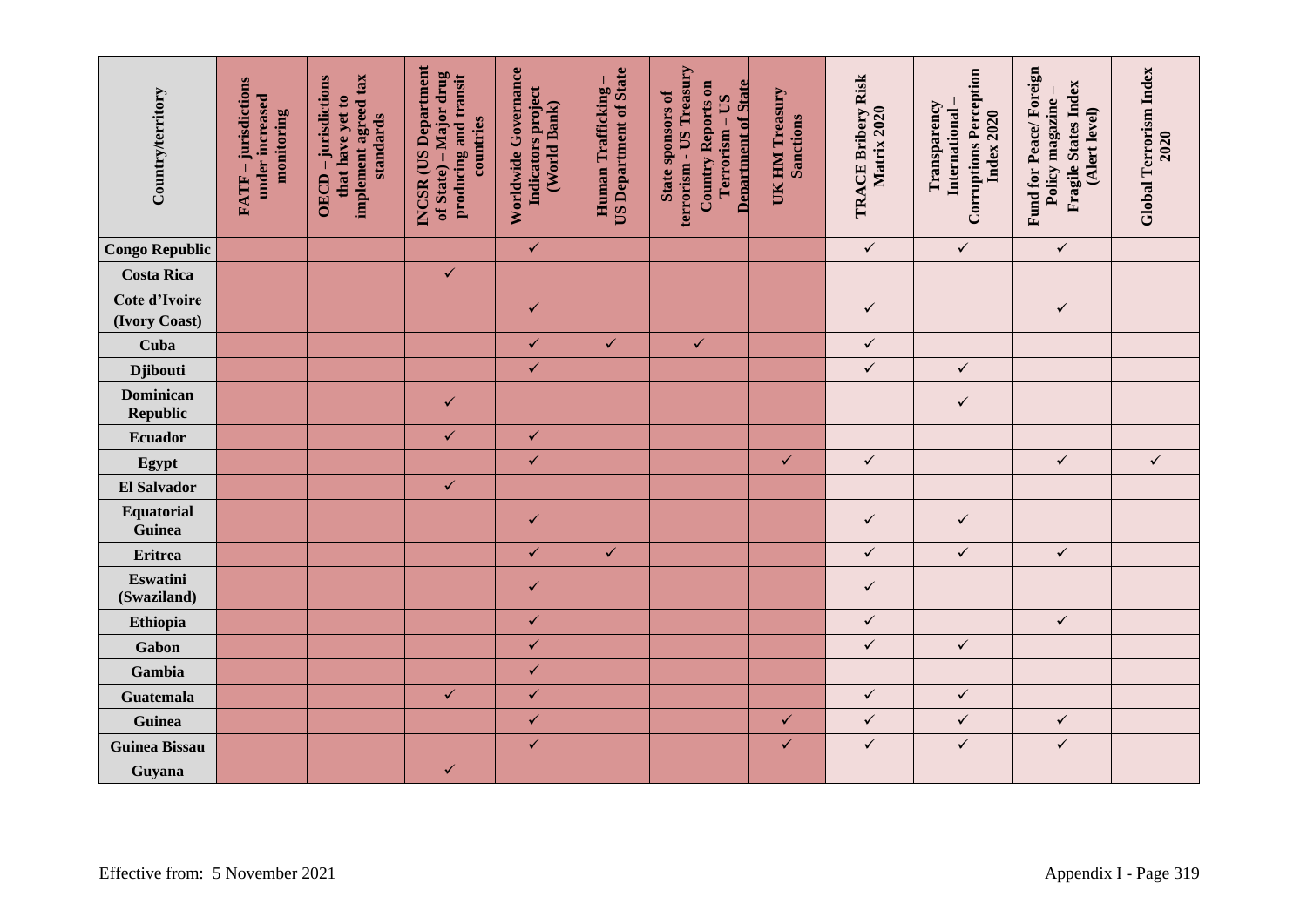| Country/territory                          | FATF - jurisdictions<br>under increased<br>monitoring | implement agreed tax<br>OECD - jurisdictions<br>that have yet to<br>standards | <b>INCSR</b> (US Department<br>of State) – Major drug<br>producing and transit<br>countries | Worldwide Governance<br>Indicators project<br>(World Bank) | <b>US Department of State</b><br>Human Trafficking | terrorism - US Treasury<br><b>Department of State</b><br>Country Reports on<br>State sponsors of<br>Terrorism - US | UK HM Treasury<br><b>Sanctions</b> | TRACE Bribery Risk<br>Matrix 2020 | <b>Corruptions Perception</b><br>Transparency<br>International<br><b>Index 2020</b> | Fund for Peace/Foreign<br>Fragile States Index<br>Policy magazine<br>(Alert level) | <b>Global Terrorism Index</b><br>2020 |
|--------------------------------------------|-------------------------------------------------------|-------------------------------------------------------------------------------|---------------------------------------------------------------------------------------------|------------------------------------------------------------|----------------------------------------------------|--------------------------------------------------------------------------------------------------------------------|------------------------------------|-----------------------------------|-------------------------------------------------------------------------------------|------------------------------------------------------------------------------------|---------------------------------------|
| Haiti                                      | $\checkmark$                                          |                                                                               |                                                                                             | $\checkmark$                                               |                                                    |                                                                                                                    |                                    | $\checkmark$                      | $\checkmark$                                                                        | $\checkmark$                                                                       |                                       |
| Honduras                                   |                                                       |                                                                               | $\checkmark$                                                                                | $\checkmark$                                               |                                                    |                                                                                                                    |                                    | $\checkmark$                      | $\checkmark$                                                                        |                                                                                    |                                       |
| India                                      |                                                       |                                                                               |                                                                                             |                                                            |                                                    |                                                                                                                    |                                    |                                   |                                                                                     |                                                                                    | $\checkmark$                          |
| Iraq                                       |                                                       |                                                                               |                                                                                             | $\checkmark$                                               |                                                    | $\checkmark$                                                                                                       | $\checkmark$                       | $\checkmark$                      | $\checkmark$                                                                        | $\checkmark$                                                                       | $\checkmark$                          |
| Jamaica                                    | $\checkmark$                                          |                                                                               |                                                                                             |                                                            |                                                    |                                                                                                                    |                                    |                                   |                                                                                     |                                                                                    |                                       |
| Jordan                                     | $\checkmark$                                          |                                                                               |                                                                                             |                                                            |                                                    |                                                                                                                    |                                    |                                   |                                                                                     |                                                                                    |                                       |
| Kenya                                      |                                                       |                                                                               | $\checkmark$                                                                                | $\checkmark$                                               |                                                    |                                                                                                                    |                                    |                                   |                                                                                     | $\checkmark$                                                                       |                                       |
| Kiribati                                   |                                                       |                                                                               |                                                                                             |                                                            |                                                    |                                                                                                                    |                                    | $\checkmark$                      |                                                                                     |                                                                                    |                                       |
| Kosovo                                     |                                                       |                                                                               |                                                                                             | $\checkmark$                                               |                                                    |                                                                                                                    |                                    |                                   |                                                                                     |                                                                                    |                                       |
| Kyrgyz<br><b>Republic</b><br>(Kyrgyzstan)  |                                                       |                                                                               |                                                                                             | ✓                                                          |                                                    |                                                                                                                    |                                    | $\checkmark$                      |                                                                                     |                                                                                    |                                       |
| Lao PDR <sup>1</sup>                       |                                                       |                                                                               |                                                                                             | $\checkmark$                                               |                                                    |                                                                                                                    |                                    | $\checkmark$                      | $\checkmark$                                                                        |                                                                                    |                                       |
| Lebanon                                    |                                                       |                                                                               |                                                                                             | $\checkmark$                                               |                                                    | $\checkmark$                                                                                                       | $\checkmark$                       | $\checkmark$                      | $\checkmark$                                                                        | $\checkmark$                                                                       |                                       |
| Lesotho                                    |                                                       |                                                                               |                                                                                             | $\checkmark$                                               | $\checkmark$                                       |                                                                                                                    |                                    |                                   |                                                                                     |                                                                                    |                                       |
| Liberia                                    |                                                       |                                                                               |                                                                                             | $\checkmark$                                               |                                                    |                                                                                                                    |                                    | $\checkmark$                      | $\checkmark$                                                                        | $\checkmark$                                                                       |                                       |
| Libya                                      |                                                       |                                                                               |                                                                                             | $\checkmark$                                               | $\checkmark$                                       | $\checkmark$                                                                                                       | $\checkmark$                       | $\checkmark$                      | $\checkmark$                                                                        | $\checkmark$                                                                       | $\checkmark$                          |
| Madagascar                                 |                                                       |                                                                               |                                                                                             | $\checkmark$                                               |                                                    |                                                                                                                    |                                    | $\checkmark$                      | $\checkmark$                                                                        |                                                                                    |                                       |
| Malawi                                     |                                                       |                                                                               |                                                                                             | $\checkmark$                                               |                                                    |                                                                                                                    |                                    | $\checkmark$                      | $\checkmark$                                                                        |                                                                                    |                                       |
| 1<br>Lao PDR called Laos in earlier years. |                                                       |                                                                               |                                                                                             |                                                            |                                                    |                                                                                                                    |                                    |                                   |                                                                                     |                                                                                    |                                       |

<sup>1</sup> Lao PDR called Laos in earlier years.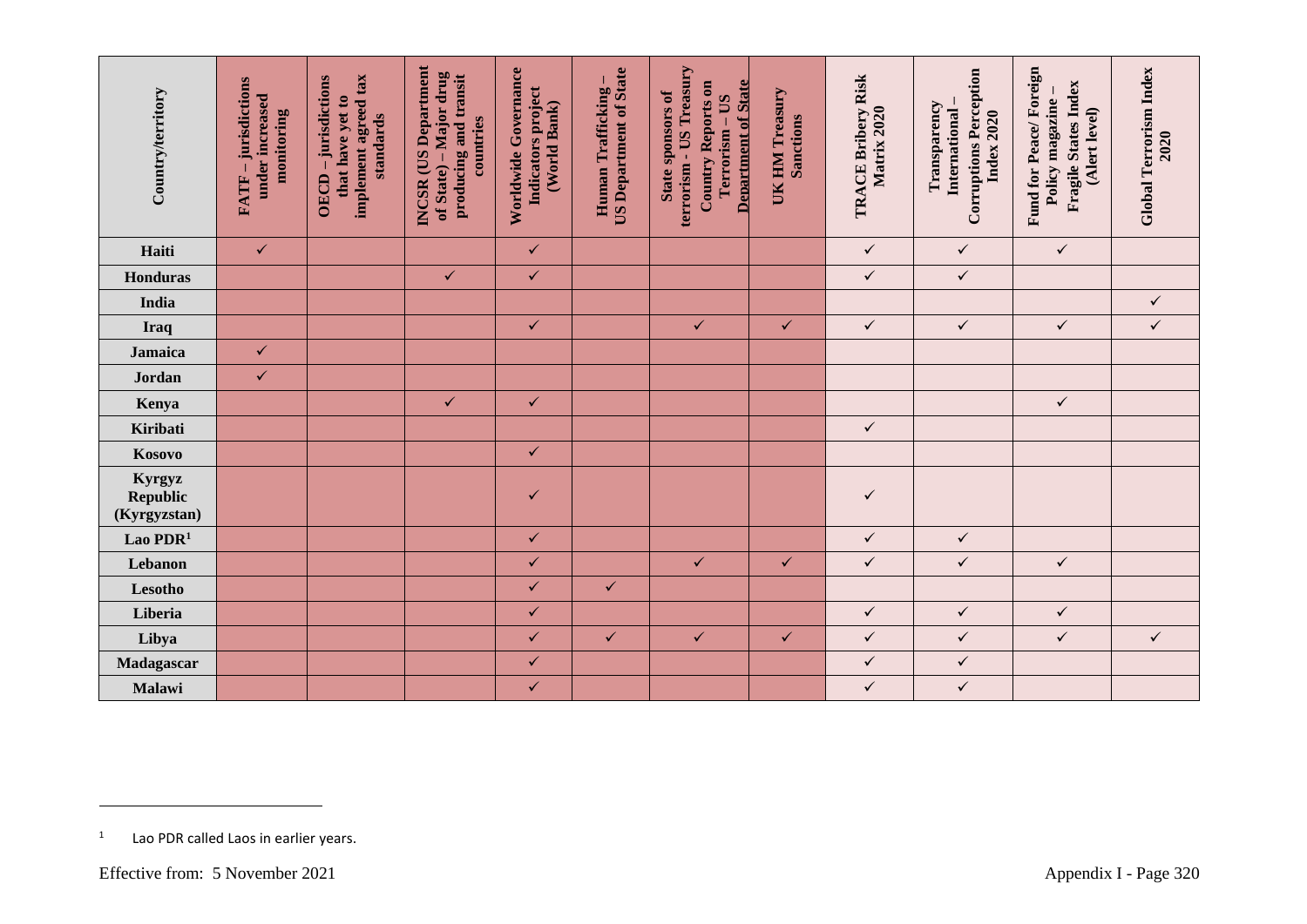| Country/territory          | -jurisdictions<br>under increased<br>monitoring<br>FATF- | implement agreed tax<br>OECD-jurisdictions<br>that have yet to<br>standards | <b>INCSR</b> (US Department<br>of State) – Major drug<br>producing and transit<br>countries | Worldwide Governance<br>Indicators project<br>(World Bank) | <b>US Department of State</b><br>Human Trafficking | terrorism - US Treasury<br><b>Department of State</b><br><b>Country Reports on</b><br><b>State sponsors of</b><br>Terrorism - US | UK HM Treasury<br><b>Sanctions</b> | TRACE Bribery Risk<br>Matrix 2020 | <b>Corruptions Perception</b><br>Transparency<br>International<br><b>Index 2020</b> | Fund for Peace/Foreign<br>Fragile States Index<br>Policy magazine -<br>(Alert level) | Global Terrorism Index<br>2020 |  |
|----------------------------|----------------------------------------------------------|-----------------------------------------------------------------------------|---------------------------------------------------------------------------------------------|------------------------------------------------------------|----------------------------------------------------|----------------------------------------------------------------------------------------------------------------------------------|------------------------------------|-----------------------------------|-------------------------------------------------------------------------------------|--------------------------------------------------------------------------------------|--------------------------------|--|
| Mali                       | $\checkmark$                                             |                                                                             |                                                                                             | $\checkmark$                                               |                                                    |                                                                                                                                  | $\checkmark$                       | $\checkmark$                      | $\checkmark$                                                                        | $\checkmark$                                                                         | $\checkmark$                   |  |
| Malta                      | $\checkmark$                                             |                                                                             |                                                                                             |                                                            |                                                    |                                                                                                                                  |                                    |                                   |                                                                                     |                                                                                      |                                |  |
| Mauritania                 |                                                          |                                                                             |                                                                                             | $\checkmark$                                               |                                                    |                                                                                                                                  |                                    | $\checkmark$                      | $\checkmark$                                                                        | $\checkmark$                                                                         |                                |  |
| <b>Mexico</b>              |                                                          |                                                                             | $\checkmark$                                                                                | $\checkmark$                                               |                                                    |                                                                                                                                  |                                    |                                   |                                                                                     |                                                                                      |                                |  |
| Moldova                    |                                                          |                                                                             |                                                                                             | $\checkmark$                                               |                                                    |                                                                                                                                  |                                    |                                   |                                                                                     |                                                                                      |                                |  |
| Morocco                    | $\checkmark$                                             |                                                                             |                                                                                             |                                                            |                                                    |                                                                                                                                  |                                    |                                   |                                                                                     |                                                                                      |                                |  |
| Mozambique                 |                                                          |                                                                             |                                                                                             | $\checkmark$                                               |                                                    |                                                                                                                                  |                                    | $\checkmark$                      | $\checkmark$                                                                        | $\checkmark$                                                                         | $\checkmark$                   |  |
| <b>Myanmar</b><br>(Burma)  | $\checkmark$                                             |                                                                             |                                                                                             | ✓                                                          | $\checkmark$                                       |                                                                                                                                  | $\checkmark$                       | $\checkmark$                      | $\checkmark$                                                                        | $\checkmark$                                                                         |                                |  |
| <b>Nepal</b>               |                                                          |                                                                             |                                                                                             | $\checkmark$                                               |                                                    |                                                                                                                                  |                                    |                                   |                                                                                     |                                                                                      |                                |  |
| Nicaragua                  | $\checkmark$                                             |                                                                             |                                                                                             | $\checkmark$                                               | $\checkmark$                                       |                                                                                                                                  | $\checkmark$                       | $\checkmark$                      | $\checkmark$                                                                        |                                                                                      |                                |  |
| <b>Niger</b>               |                                                          |                                                                             |                                                                                             | $\checkmark$                                               |                                                    |                                                                                                                                  |                                    | $\checkmark$                      |                                                                                     | $\checkmark$                                                                         |                                |  |
| Nigeria                    |                                                          |                                                                             | $\checkmark$                                                                                | $\checkmark$                                               |                                                    |                                                                                                                                  |                                    | $\checkmark$                      | $\checkmark$                                                                        | $\checkmark$                                                                         | $\checkmark$                   |  |
| Pakistan                   | $\checkmark$                                             |                                                                             | $\checkmark$                                                                                | $\checkmark$                                               |                                                    | $\checkmark$                                                                                                                     |                                    | $\checkmark$                      |                                                                                     | $\checkmark$                                                                         | $\checkmark$                   |  |
| Panama                     | $\checkmark$                                             |                                                                             | $\checkmark$                                                                                |                                                            |                                                    |                                                                                                                                  |                                    |                                   |                                                                                     |                                                                                      |                                |  |
| <b>Papua New</b><br>Guinea |                                                          |                                                                             |                                                                                             | $\checkmark$                                               | $\checkmark$                                       |                                                                                                                                  |                                    | $\checkmark$                      | $\checkmark$                                                                        |                                                                                      |                                |  |
| Paraguay                   |                                                          |                                                                             | $\checkmark$                                                                                | $\checkmark$                                               |                                                    |                                                                                                                                  |                                    |                                   | $\checkmark$                                                                        |                                                                                      |                                |  |
| Peru                       |                                                          |                                                                             | $\checkmark$                                                                                |                                                            |                                                    |                                                                                                                                  |                                    |                                   |                                                                                     |                                                                                      |                                |  |
| <b>Philippines</b>         | $\checkmark$                                             |                                                                             | $\checkmark$                                                                                | $\checkmark$                                               |                                                    |                                                                                                                                  |                                    |                                   |                                                                                     |                                                                                      | $\checkmark$                   |  |
| <b>Russia</b>              |                                                          |                                                                             | $\checkmark$                                                                                | $\checkmark$                                               | $\checkmark$                                       |                                                                                                                                  | $\checkmark$                       |                                   | $\checkmark$                                                                        |                                                                                      |                                |  |
| Rwanda                     |                                                          |                                                                             |                                                                                             |                                                            |                                                    |                                                                                                                                  |                                    |                                   |                                                                                     | $\checkmark$                                                                         |                                |  |
|                            | Effective from: 5 November 2021<br>Appendix I - Page 321 |                                                                             |                                                                                             |                                                            |                                                    |                                                                                                                                  |                                    |                                   |                                                                                     |                                                                                      |                                |  |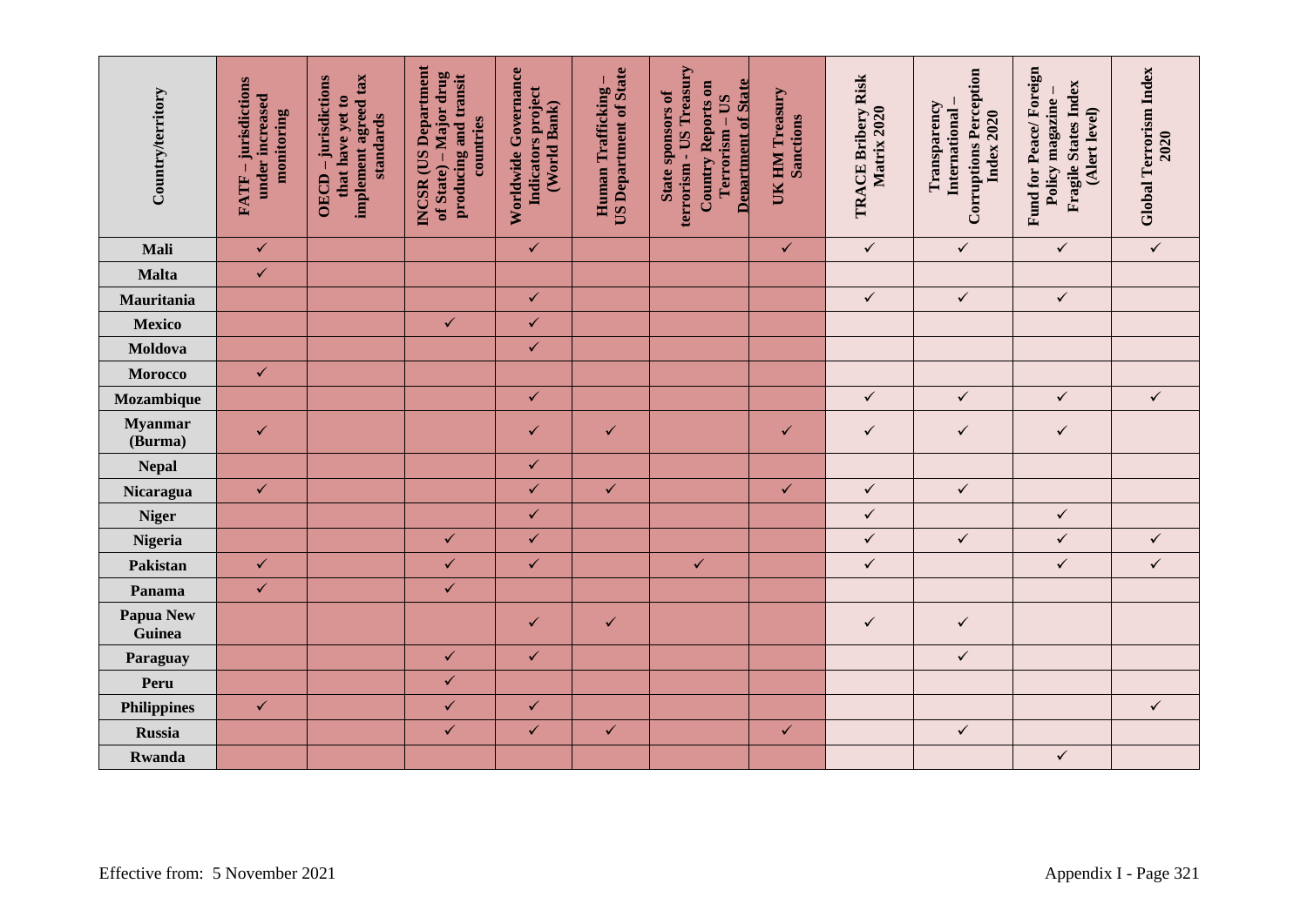| Country/territory                                        | -jurisdictions<br>under increased<br>monitoring<br><b>FATF</b> | implement agreed tax<br>OECD - jurisdictions<br>that have yet to<br>standards | <b>INCSR</b> (US Department<br>of State) – Major drug<br>producing and transit<br>countries | Worldwide Governance<br>Indicators project<br>(World Bank) | <b>US Department of State</b><br>Human Trafficking | terrorism - US Treasury<br><b>Department of State</b><br>Country Reports on<br>State sponsors of<br>Terrorism - US | UK HM Treasury<br><b>Sanctions</b> | TRACE Bribery Risk<br>Matrix 2020 | <b>Corruptions Perception</b><br>Transparency<br>International<br>Index 2020 | Fund for Peace/Foreign<br>Fragile States Index<br>Policy magazine<br>(Alert level) | <b>Global Terrorism Index</b><br>2020 |
|----------------------------------------------------------|----------------------------------------------------------------|-------------------------------------------------------------------------------|---------------------------------------------------------------------------------------------|------------------------------------------------------------|----------------------------------------------------|--------------------------------------------------------------------------------------------------------------------|------------------------------------|-----------------------------------|------------------------------------------------------------------------------|------------------------------------------------------------------------------------|---------------------------------------|
| <b>Senegal</b>                                           | $\checkmark$                                                   |                                                                               |                                                                                             |                                                            |                                                    |                                                                                                                    |                                    |                                   |                                                                              |                                                                                    |                                       |
| <b>Sierra Leone</b>                                      |                                                                |                                                                               |                                                                                             | $\checkmark$                                               |                                                    |                                                                                                                    |                                    | $\checkmark$                      |                                                                              |                                                                                    |                                       |
| <b>Sint Maartin</b>                                      |                                                                | $\checkmark$                                                                  |                                                                                             |                                                            |                                                    |                                                                                                                    |                                    |                                   |                                                                              |                                                                                    |                                       |
| Somalia                                                  |                                                                |                                                                               |                                                                                             | $\checkmark$                                               | $\checkmark$                                       | $\checkmark$                                                                                                       | $\checkmark$                       | $\checkmark$                      | $\checkmark$                                                                 | $\checkmark$                                                                       | $\checkmark$                          |
| <b>South Sudan</b>                                       | $\checkmark$                                                   |                                                                               |                                                                                             | $\checkmark$                                               | $\checkmark$                                       |                                                                                                                    | $\checkmark$                       | $\checkmark$                      | $\checkmark$                                                                 | $\checkmark$                                                                       |                                       |
| Sri Lanka                                                |                                                                |                                                                               |                                                                                             |                                                            |                                                    |                                                                                                                    |                                    |                                   |                                                                              |                                                                                    | $\checkmark$                          |
| Sudan                                                    |                                                                |                                                                               |                                                                                             | $\checkmark$                                               |                                                    | $\checkmark$                                                                                                       | $\checkmark$                       | $\checkmark$                      | $\checkmark$                                                                 | $\checkmark$                                                                       |                                       |
| Syria                                                    | $\checkmark$                                                   |                                                                               |                                                                                             | $\checkmark$                                               | $\checkmark$                                       | $\checkmark$                                                                                                       | $\checkmark$                       | $\checkmark$                      | $\checkmark$                                                                 | $\checkmark$                                                                       | $\checkmark$                          |
| Tajikistan                                               |                                                                |                                                                               |                                                                                             | $\checkmark$                                               |                                                    |                                                                                                                    |                                    | $\checkmark$                      | $\checkmark$                                                                 |                                                                                    |                                       |
| Tanzania                                                 |                                                                |                                                                               |                                                                                             | $\checkmark$                                               |                                                    |                                                                                                                    |                                    |                                   |                                                                              |                                                                                    |                                       |
| <b>Timor-Leste</b><br>(East Timor)                       |                                                                |                                                                               |                                                                                             | ✓                                                          |                                                    |                                                                                                                    |                                    |                                   |                                                                              |                                                                                    |                                       |
| <b>Togo</b>                                              |                                                                |                                                                               |                                                                                             | $\checkmark$                                               |                                                    |                                                                                                                    |                                    | $\checkmark$                      | $\checkmark$                                                                 | $\checkmark$                                                                       |                                       |
| Trinidad &<br><b>Tobago</b>                              |                                                                | $\checkmark$                                                                  |                                                                                             |                                                            |                                                    |                                                                                                                    |                                    |                                   |                                                                              |                                                                                    |                                       |
| Tunisia                                                  |                                                                |                                                                               |                                                                                             |                                                            |                                                    |                                                                                                                    | $\checkmark$                       |                                   |                                                                              |                                                                                    |                                       |
| <b>Turkey</b>                                            | $\checkmark$                                                   |                                                                               |                                                                                             | $\checkmark$                                               |                                                    |                                                                                                                    | $\checkmark$                       |                                   |                                                                              |                                                                                    | $\checkmark$                          |
| Turkmenistan                                             |                                                                |                                                                               |                                                                                             | $\checkmark$                                               | $\checkmark$                                       |                                                                                                                    |                                    | $\checkmark$                      | $\checkmark$                                                                 |                                                                                    |                                       |
| <b>Uganda</b>                                            | $\checkmark$                                                   |                                                                               |                                                                                             | $\checkmark$                                               |                                                    |                                                                                                                    |                                    | $\checkmark$                      | $\checkmark$                                                                 | $\checkmark$                                                                       |                                       |
| <b>Ukraine</b>                                           |                                                                |                                                                               |                                                                                             | $\checkmark$                                               |                                                    |                                                                                                                    | $\checkmark$                       |                                   |                                                                              |                                                                                    |                                       |
| <b>Uzbekistan</b>                                        |                                                                |                                                                               |                                                                                             | $\checkmark$                                               |                                                    |                                                                                                                    |                                    | $\checkmark$                      | $\checkmark$                                                                 |                                                                                    |                                       |
| Effective from: 5 November 2021<br>Appendix I - Page 322 |                                                                |                                                                               |                                                                                             |                                                            |                                                    |                                                                                                                    |                                    |                                   |                                                                              |                                                                                    |                                       |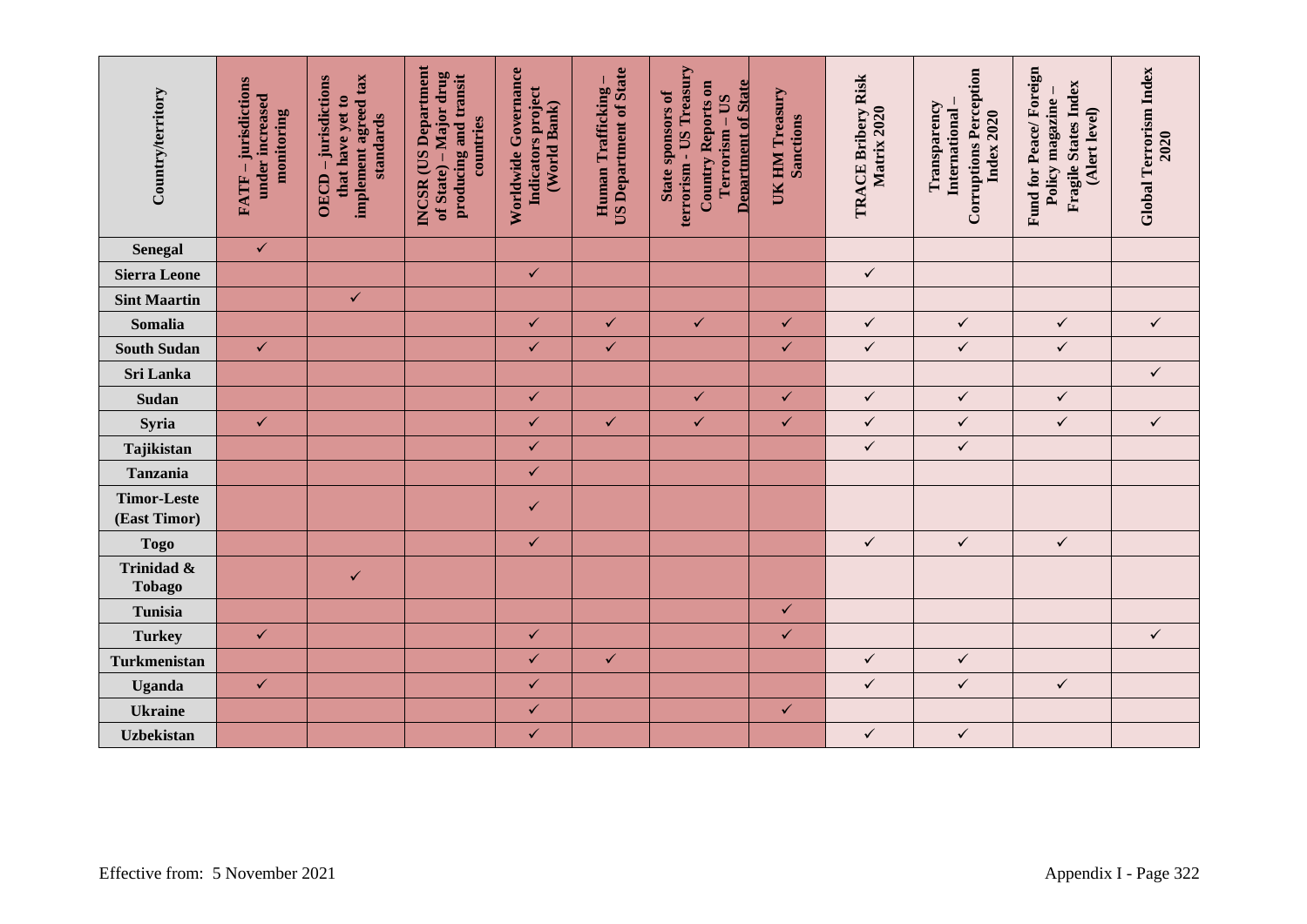| Country/territory                             | -jurisdictions<br>under increased<br>monitoring<br><b>FATF</b> | implement agreed tax<br>OECD - jurisdictions<br>that have yet to<br>standards | <b>INCSR</b> (US Department<br>of State) – Major drug<br>producing and transit<br>countries | Worldwide Governance<br>Indicators project<br>(World Bank) | <b>US Department of State</b><br>Human Trafficking | terrorism - US Treasury<br><b>Department of State</b><br>Country Reports on<br>State sponsors of<br>Terrorism - US | UK HM Treasury<br><b>Sanctions</b> | TRACE Bribery Risk<br>Matrix 2020 | <b>Corruptions Perception</b><br>Transparency<br>International<br>Index 2020 | Fund for Peace/Foreign<br><b>Fragile States Index</b><br>Policy magazine-<br>(Alert level) | Global Terrorism Index<br>2020 |
|-----------------------------------------------|----------------------------------------------------------------|-------------------------------------------------------------------------------|---------------------------------------------------------------------------------------------|------------------------------------------------------------|----------------------------------------------------|--------------------------------------------------------------------------------------------------------------------|------------------------------------|-----------------------------------|------------------------------------------------------------------------------|--------------------------------------------------------------------------------------------|--------------------------------|
| Venezuela                                     |                                                                |                                                                               | $\checkmark$                                                                                | $\checkmark$                                               | $\checkmark$                                       | $\checkmark$                                                                                                       | $\checkmark$                       | $\checkmark$                      | $\checkmark$                                                                 | $\checkmark$                                                                               |                                |
| <b>Vietnam</b>                                |                                                                |                                                                               | $\checkmark$                                                                                |                                                            |                                                    |                                                                                                                    |                                    | $\checkmark$                      |                                                                              |                                                                                            |                                |
| Yemen                                         | $\checkmark$                                                   |                                                                               |                                                                                             | $\checkmark$                                               | $\checkmark$                                       | $\checkmark$                                                                                                       | $\checkmark$                       | $\checkmark$                      | $\checkmark$                                                                 | $\checkmark$                                                                               | $\checkmark$                   |
| Zambia                                        |                                                                |                                                                               |                                                                                             | $\checkmark$                                               |                                                    |                                                                                                                    |                                    | $\checkmark$                      |                                                                              | $\checkmark$                                                                               |                                |
| Zimbabwe                                      | $\checkmark$                                                   |                                                                               |                                                                                             | ✓                                                          |                                                    |                                                                                                                    | $\checkmark$                       | $\checkmark$                      | $\checkmark$                                                                 | $\checkmark$                                                                               |                                |
| <b>North Sinai</b>                            |                                                                |                                                                               |                                                                                             |                                                            |                                                    | $\checkmark$                                                                                                       |                                    |                                   |                                                                              |                                                                                            |                                |
| The Lake Chad<br><b>Region</b>                |                                                                |                                                                               |                                                                                             |                                                            |                                                    | ✓                                                                                                                  |                                    |                                   |                                                                              |                                                                                            |                                |
| <b>The Trans-</b><br>Sahara                   |                                                                |                                                                               |                                                                                             |                                                            |                                                    | $\checkmark$                                                                                                       |                                    |                                   |                                                                              |                                                                                            |                                |
| <b>The Southern</b><br><b>Philippines</b>     |                                                                |                                                                               |                                                                                             |                                                            |                                                    | $\checkmark$                                                                                                       |                                    |                                   |                                                                              |                                                                                            |                                |
| The Sulu/<br><b>Sulawesi Seas</b><br>Littoral |                                                                |                                                                               |                                                                                             |                                                            |                                                    | ✓                                                                                                                  |                                    |                                   |                                                                              |                                                                                            |                                |
| <b>West Bank and</b><br>Gaza                  |                                                                |                                                                               |                                                                                             | $\checkmark$                                               |                                                    |                                                                                                                    |                                    |                                   |                                                                              |                                                                                            |                                |
| Effective from: 5 November 2021               |                                                                |                                                                               |                                                                                             |                                                            |                                                    |                                                                                                                    |                                    |                                   |                                                                              |                                                                                            | Appendix I - Page 323          |